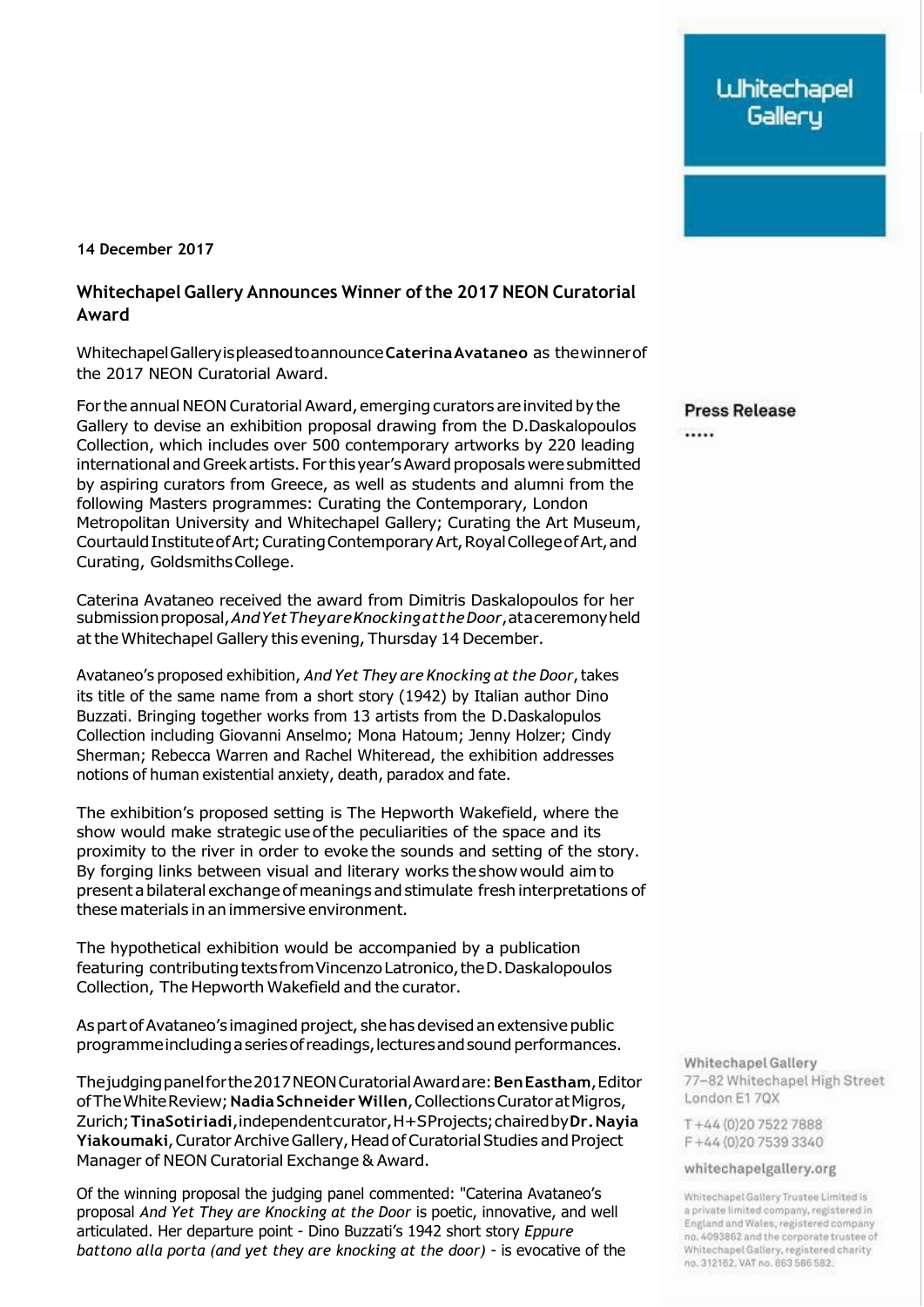social, political and environmental contemporary realities we face, while the selection of artists and the choice of The Hepworth Wakefield as venue are sensitive and precise. Avataneo brings together celebrated and lesser-known works in ways that would create a compelling exhibition."

Elina Kountouri, Director of NEON said: "I am consistently impressed by the amount of thought, passion and originality presented to us by the participants of the NEON Curatorial Award. Now in its fifth year, the Award continues NEON and the Whitechapel's commitment with developing cross cultural dialogue, and using contemporary culture as a powerful tool to educate and inspire. Caterina's proposal struck a perfect balance between the visual and literary world, reaching out to ideas of continuity, mortality and memory."

The NEON Curatorial Award was established in 2012 to champion curatorial excellence, and is part of an ongoing partnership between the Whitechapel Gallery and NEON, a non-profit organisation in Athens. Building links between emerging curators in London and across Greece, the prize celebrates the exchange of ideas and innovations in the presentation of contemporary art.

HavingrecentlygraduatedinCuratingatWhitechapelGallery(MA,2017),Avataneo develops andrealises independent curatorial projects while also working atWhite Cube. Prior to this she worked at The Sunday Painter Gallery, Kunstraum and Whitechapel Gallery and with art organisations in Italy such as Norma Mangione Gallery and Fondazione Sandretto Re Rebaudengo. Recently curated projects include 'Performing Objects' at Kunstraum, London (2017), 'One and Other' at Zabludowicz Colection, London (2017), and a series of solo shows under the name 'onepointfiveone' at Window Space Gallery, London (2017, Feb.-July).

## **Notes for Editors**

- TheNEONCuratorialAwardisopentocuratorsacrossGreeceandLondon, including current and alumni students from London Metropolitan University, The Courtauld Institute, Goldsmiths College and the Royal College of Art. The award builds on the Whitechapel Gallery's local and international networks with academic departments of curatorial studies.
- Since the Curatorial Exchange/Award programme began in 2012, a total of 131 curators from Greece and London have participated to date.
- The NEON Curatorial Award is part of the NEON Curatorial Exchange, in which curators benefit from a four-day study trip to Athens and London, including quided tours of the Athenian and London art scene. The exchange is designed to open up networking and professional development opportunities for young curators. The programme is organised by the Whitechapel Gallery and has been devised and coordinated by Nayia Yiakoumaki, Curator and Head of Curatorial Studies at the Whitechapel Gallery and Project Manager of the NEON Curatorial Exchange and Award.
- Applications for next year's award will open in summer 2018. [www.whitechapelgallery.org/learn/neon-curatorial-exchange-programme](http://www.whitechapelgallery.org/learn/neon-curatorial-exchange-programme/)
- NEONworks to bring contemporary culture closertoeveryone.As anonprofit organisation it aims to create new conversations and a larger, informed society around the arts. It aspires to change perceptions and introduce a culturally relevant and cosmopolitan activity in Greece. Founded by art collector and entrepreneur Dimitris Daskalopoulos, and under the Directorship of Elina Kountouri, NEON breaks with the convention of a permanent space as the home of activities for a collector and instead acts on a multi-locality of initiatives, spaces, civic and social contexts, where activities are developed and public accessibility is encouraged. This constitutes a diverse and open spacewithin society, whereinformationisdisseminated and the relationship betweenthecity, the arts and its inhabitants is reflected.